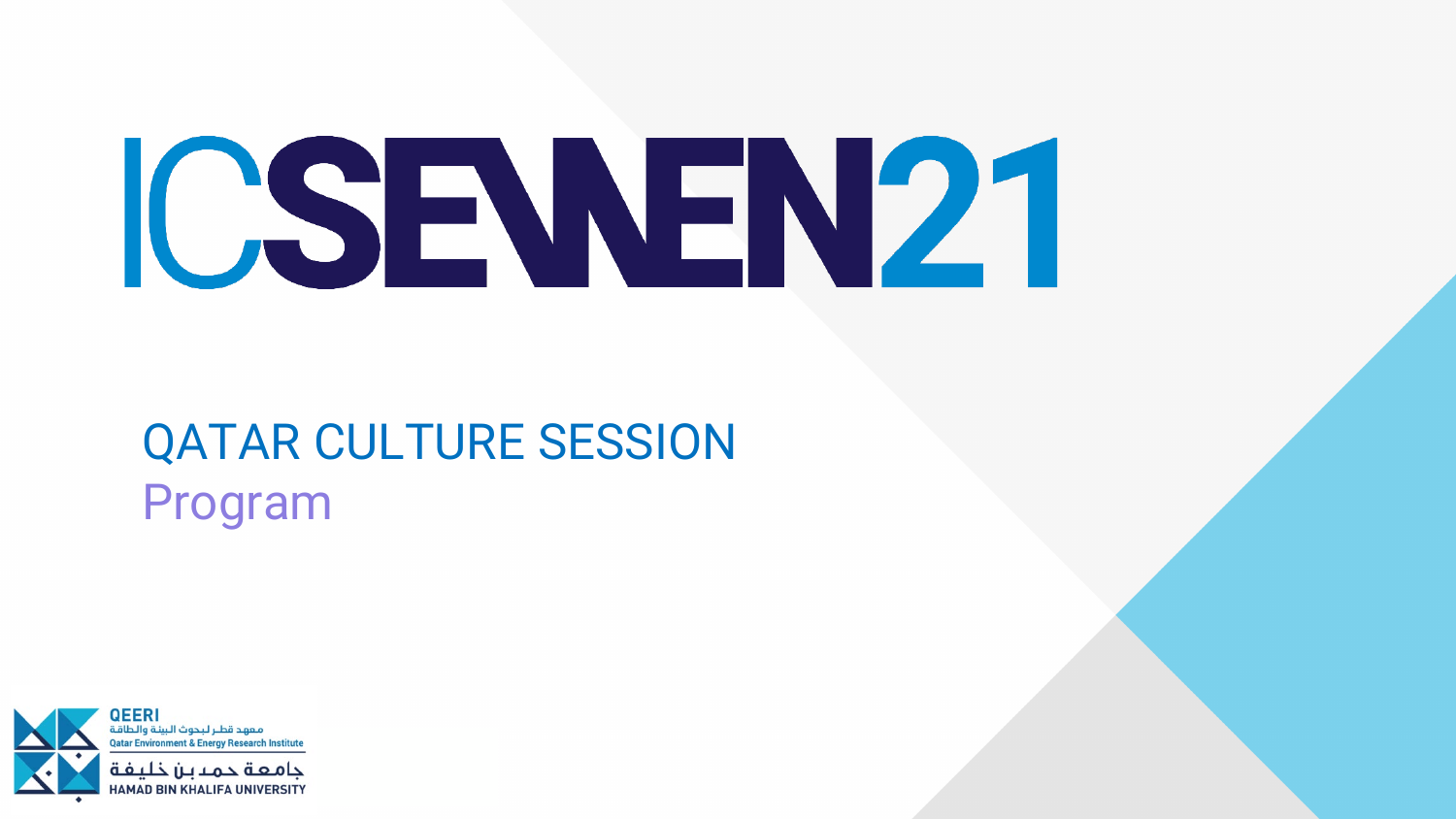



Inbassy of Italy in Doha.



## **ICSEWEN21 CULTURAL EVENTS – SHOWCASING QATAR**

| <b>Qatar Culture Session "Showcasing Qatar" - Programme</b> |       |                                                                                                                                                        |
|-------------------------------------------------------------|-------|--------------------------------------------------------------------------------------------------------------------------------------------------------|
|                                                             |       | AST (Arabian Standard Time, GMT+3)                                                                                                                     |
| 14:30                                                       | 15:10 | H.E. Alessandro Prunas - Ambassador of the Italian Republic to the State of Qatar, Emba<br>"Italy and Qatar: driving ambitions towards sustainability" |
| 15:15                                                       | 16:00 | Nicoletta Fazio - Curator at the Museum of Islamic Art in Doha.                                                                                        |
|                                                             |       | "Building Bridges: MIA and the Cultural Politics of Qatar - Yesterday, Today, Tomorrow"                                                                |
| 16:05                                                       | 16:20 | <b>Qatar National Library</b>                                                                                                                          |
|                                                             |       | "The Heritage Library and Conservation & Preservation Lab at a Glance"                                                                                 |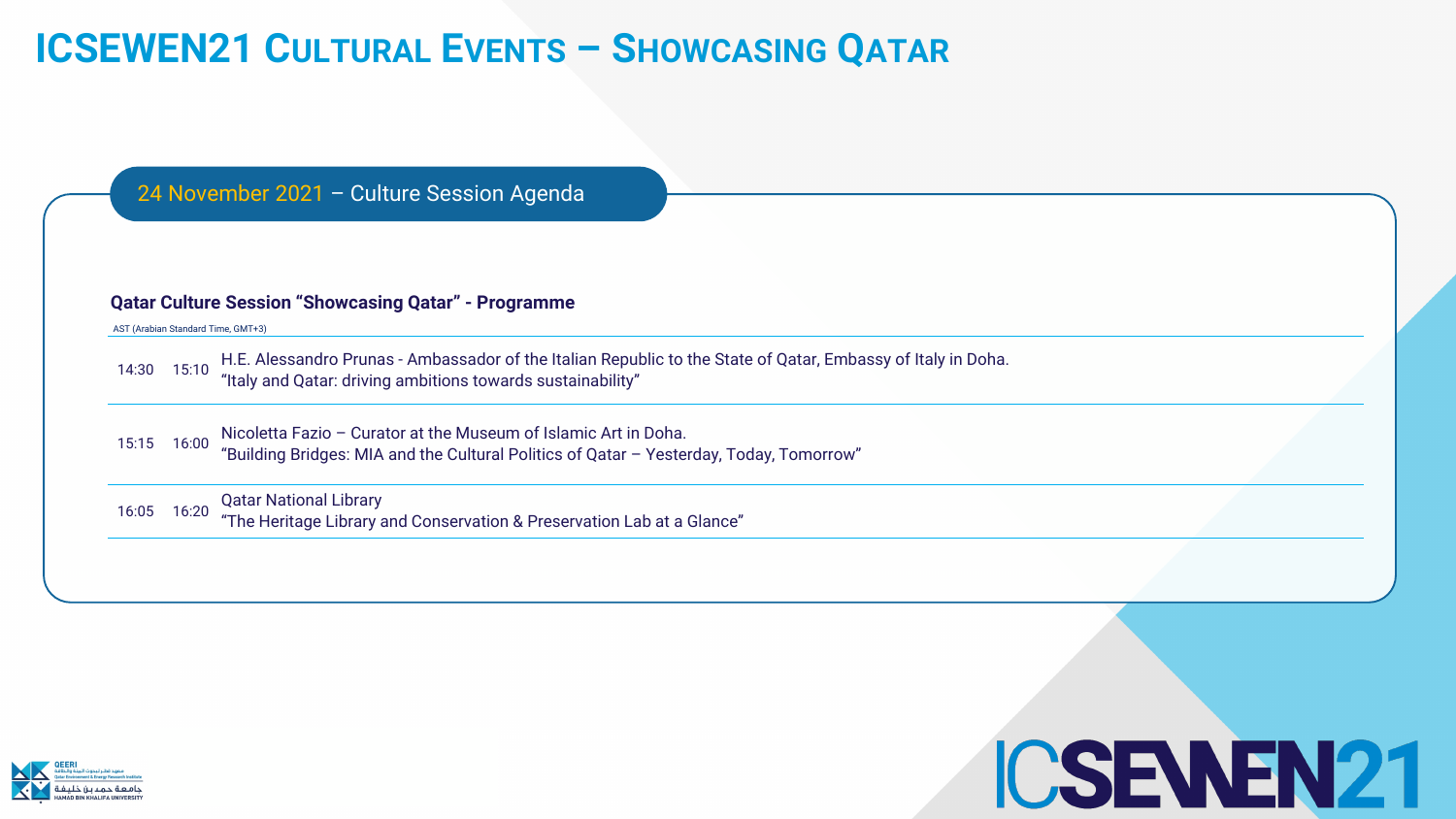



### **ICSEWEN21 CULTURAL EVENTS – SHOWCASING QATAR**



### **Italy and Qatar: driving ambitions towards sustainability**

*Embassy of Italy in Doha – 24 November 2021*

**H.E. the Ambassador of Italy to Qatar, Alessandro Prunas**, will take the participants in a journey though the initiatives jointly organized by Italy and Qatar on the topics of sustainability and climate change. Indeed, in 2021 Italy had a great responsibility in leading the change by assuming the **G20 Presidency** and co-chairing with the United Kingdom the **26th Conference of the Parties** of the United Nations Framework Convention on Climate Change.

The session will give a glimpse of **the Pre-COP26 and first Youth Climate Summit in Milan**, which was held from September 30 to October 2, 2021, where Qatar actively participated with two youth delegates and a large delegation led by **Qatar Foundation** with a full program of debates and activities. **Fatima Abuhaliqa**, Electrical Engineering at Texas A&M University at Qatar and promoter of youth-led environmental initiatives and **Neeshad Shafi**, Co-Founder & Executive Director of the **Arab Youth Climate Movement Qatar** will talk about their advocacy work in Qatar and experience in Milan. The Embassy of Italy has also partnered with **Doha Environmental Actions Project (DEAP)** to raise awareness on the protection of natural resources and rich heritage in the framework of the **#KeepQatarClean campaign** launched by H.E. Sheikha Mayassa bint Hamad Al-Thani.

The second part of the session Art, Design & Sustainability presents the exhibition **"3CODESIGN - 3R: Reduce, Recycle, Reuse",** a project dedicated to the connection between design and sustainability with emerging **Italian designer Luca Gnizio** as well "**Plastic Seas: Eco-fables on show"** by Italian artist Elisabetta Farina and the Qatari artist Fatima Mohammed.

> **Embassy of Italy in Doha**  [https://ambdoha.esteri.it](https://ambdoha.esteri.it/)



H.E. Alessandro Prunas, career diplomat, is Ambassador of the Italian Republic to the State of Qatar. Doha is a vibrant city where art, architecture, innovation and sustainability take center stage: the Embassy of Italy plays an active role in such cultural scene by promoting a diversified range of initiatives, exhibitions and talks in partnership with institutions, universities and civil society.



**Embassy of Italy** Doha